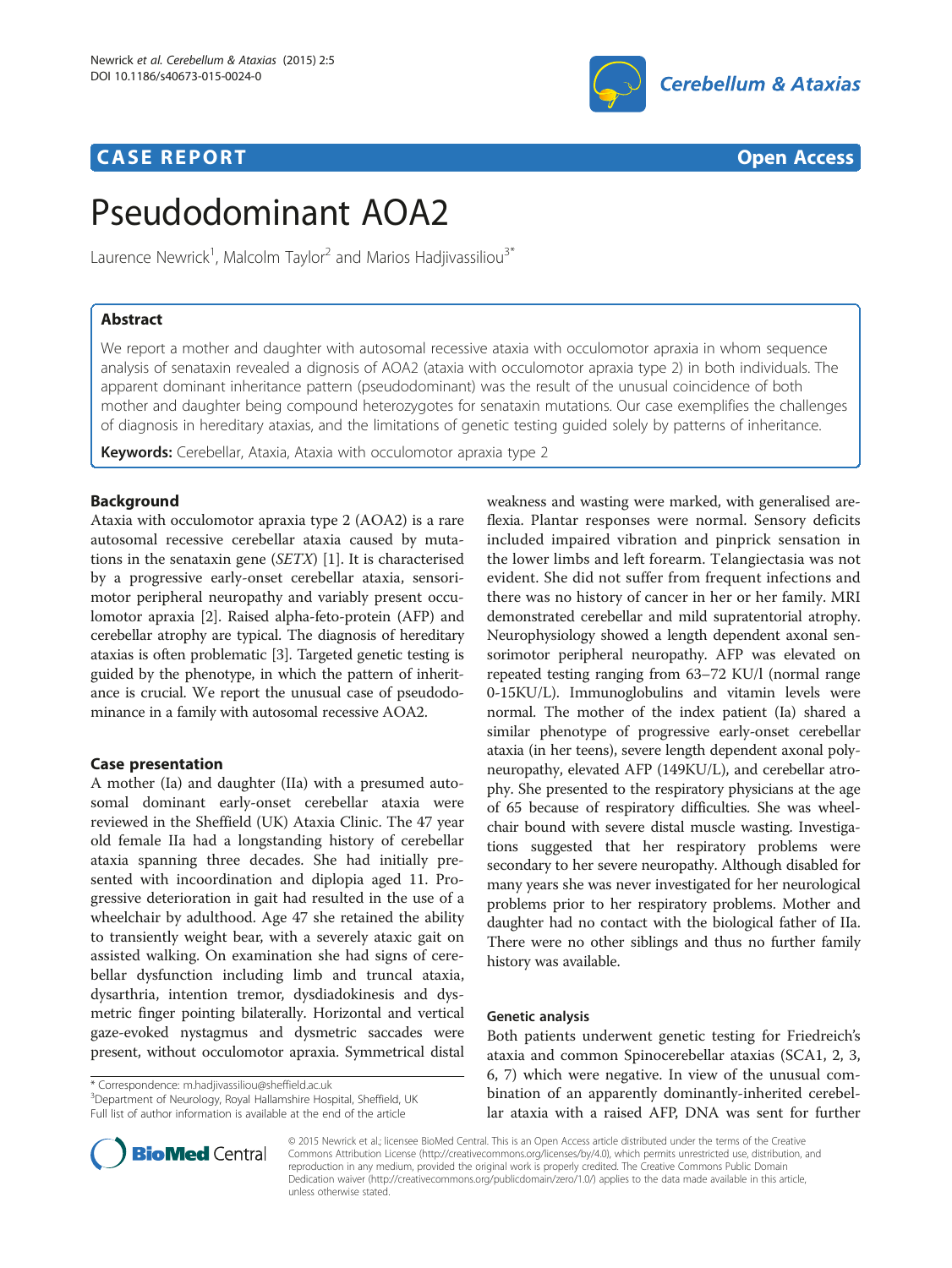<span id="page-1-0"></span>genetic analysis. Sequencing of the entire coding region of SETX identified two pathogenic mutations in patient IIa confirming the diagnosis of AOA2, including: c.5274 + 4\_5274 + 7del with a predicted effect on splicing and c.6686\_6687insCAAC; p.Met2229Ilefs\*43 which may result in loss of expression through nonsense mediated decay or a truncated protein.  $c.5274 + 4.5274 + 7$ del was inherited from the mother (Ia) who was also a compound heterozygote with a second likely loss of function mutation (c.7121\_7122delTG; p. Val2374Glyfs\*20). These SETX mutations are not present in the LOVD UCL Neurogenetics SETX database, although both the c.6686\_6687insCAAC and c.7121\_7122delTG SETX mutations have been identified in previous cases of AOA2 in the UK. It is unclear whether c.6686\_6687insCAAC represents a de novo mutation or was inherited paternally. Unfortunately genetic material was unavailable from the estranged father.

#### Conclusions

The diagnosis of hereditary ataxias is often challenging [3]. There is substantial overlap in the phenotypes of these genetically distinct disorders with significant variability in their presentation. Given the apparent autosomal dominant pattern of inheritance the family were tested for the common autosomal dominant ataxias (SCA1, 2, 3, 6, 7). The unusual combination of an elevated AFP in an apparent 'autosomal-dominant' ataxia with axonal neuropathy led to the consideration of an atypically inherited AOA2. Raised AFP is not seen in other ataxias associated with severe axonal neuropathy (eg SCA4, 18, 25, AOA1 and SCAN) [4]. Furthermore, the occurrence of cerebellar atrophy and severe neuropathy in the context of normal immune function and immunoglobulins, absent telangiectasia and onset in the second decade would be more suggestive of AOA2 than Ataxia Telangiectasia. Occulomotor apraxia may be absent in approximately 50% of patients [2]. Misleading patterns of inheritance in AOA2 have been previously reported [[5,6\]](#page-2-0). In this case, the false categorisation of AOA2 as an autosomal dominant ataxia was explained by the unusual coincidence of a mother (Ia) with AOA2 who was a compound heterozygote for 2 SETX mutations having a daughter (IIa) with AOA2 who was also a compound heterozygote for mutations in SETX.

The absence of paternal genetic material means we are unable to clarify the source of patient IIa's additional SETX mutation (de novo or paternally inherited). Pseudodominance is often observed in the context of consanguinity, although no such history was elicited in this family.

The correlation between genotype and phenotype in AOA2 remains unclear. It has been proposed that mutations in the SETX helicase domain, particularly missense, may be associated with a mildly attenuated phenotype characterised by slower progression compared with other SETX sites [2]. However, the clinical phenotype of AOA2 remains relatively homogenous in most series. Interestingly, although fertility has not been directly studied, hypogondatrophic hypogonadism has been reported in 2 female patients with AOA2 in a previous cohort [2]. The present case report confirms the reproductive fitness of at least some individuals with AOA2.

Considering the continually expanding number of genetic mutations associated with hereditary ataxias, molecular genetic diagnosis is often never achieved or done so after a lengthy time period. Algorithms for genetic testing sometimes rely on panels targeted at specific patterns of inheritance, particularly for autosomal dominant families [3]. The present case highlights the limitations of such an approach, especially when applied without considering additional clinical information. Next generation sequencing (NGS) is already offering a more comprehensive and rapid molecular genetic evaluation of potentially inherited diseases. Interestingly, such ataxia panel tests include both autosomal dominant and recessive ataxias [[7\]](#page-2-0).

#### Consent

The patients have given consent for the report to be published.

#### Abbreviations

AOA1: Ataxia with occulomotor apraxia type 1; AOA2: Ataxia with occulomotor apraxia type 2; AFP: Alpha-feto-protein; DNA: Deoxyribonucleic acid; SCA: Spinocerebellar ataxia; SETX: Senataxin gene; SCAN: Spinocerebellar ataxia with axonal neuropathy.

#### Competing interests

The authors declare that they have no competing interests.

#### Authors' contributions

LN - first draft and revision of manuscript. MT - genetic analysis of the patient. MH - clinical assessment of the patient, revision of manuscript. All authors read and approved the final manuscript.

#### Author details

<sup>1</sup>Great Western Hospital, Swindon, UK. <sup>2</sup>School of Cancer Sciences, University of Birmingham, Birmingham, UK. <sup>3</sup>Department of Neurology, Royal Hallamshire Hospital, Sheffield, UK.

#### Received: 17 December 2014 Accepted: 16 April 2015 Published online: 30 April 2015

#### References

- Moreira MC, Klur S, Watanabe M, Nemeth AH, Le Ber I, Moniz JC, et al. Senataxin, the ortholog of a yeast RNA helicase, is mutant in ataxia-ocular apraxia 2. Nat Genet. 2004;36(3):225–7.
- 2. Anheim M, Monga B, Fleury M, Charles P, Barbot C, Salih M, et al. Ataxia with oculomotor apraxia type 2: clinical, biological and genotype/ phenotype correlation study of a cohort of 90 patients. Brain. 2009;132(Pt 10):2688–98.
- 3. Fogel BL, Perlman S. Clinical features and molecular genetics of autosomal recessive cerebellar ataxias. Lancet Neurol. 2007;6(3):245–57.
- 4. Schols L, Bauer P, Schmidt T, Schulte T, Riess O. Autosomal dominant cerebellar ataxias: clinical features, genetics, and pathogenesis. Lancet Neurol. 2004;3(5):291–304.